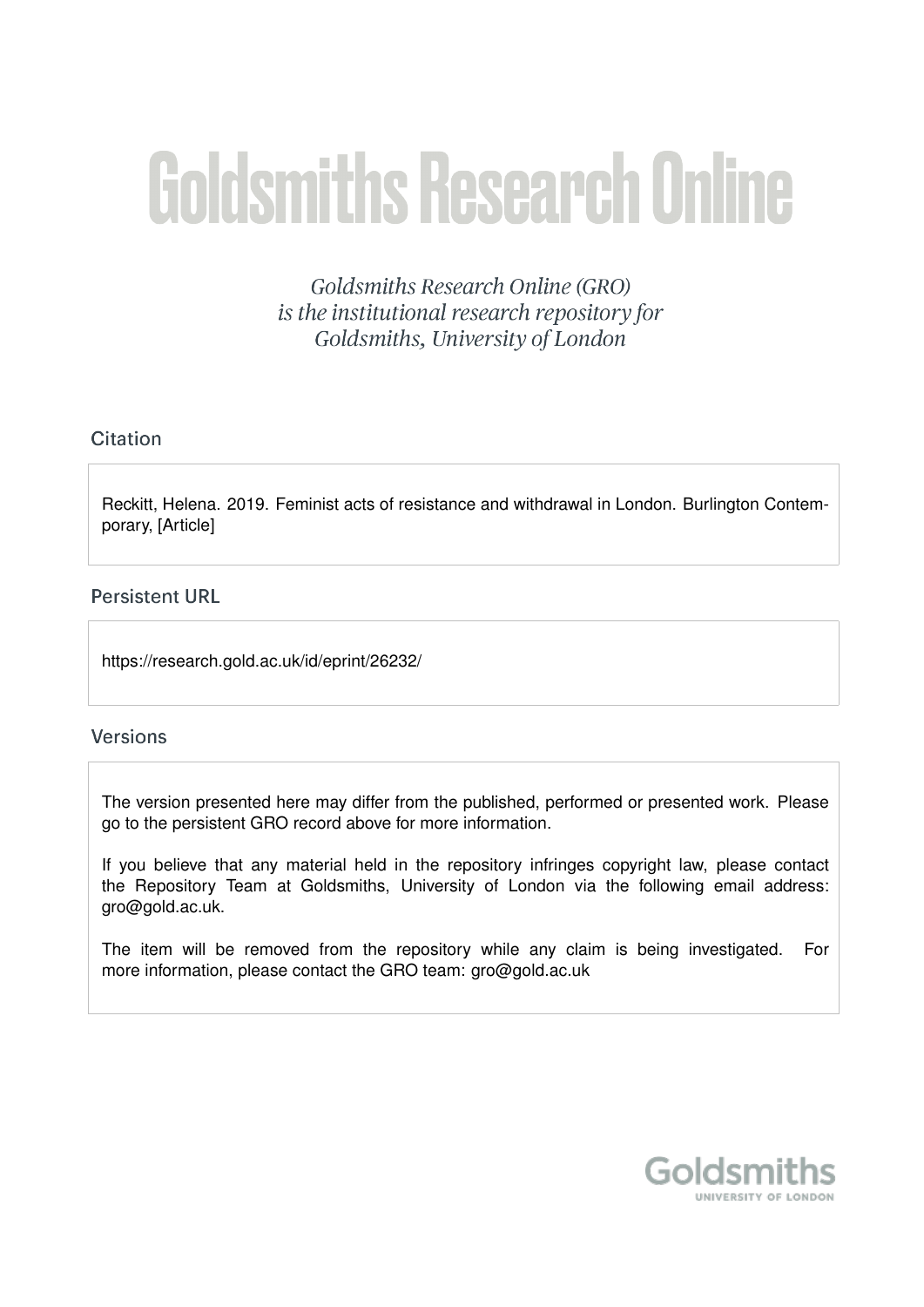## **Feminist acts of resistance and withdrawal in London by Helena Reckitt**

'Do You KEEP thinking THERE MUST BE ANOTHER WAY', asks a hand-drawn text fragment in one of Emma Talbot's floor-to-ceiling paintings on silk, *21st Century Sleepwalk*. Turning a nondescript corridor into an exuberant portal, Talbot's paintings set the exhibition's tone of feverish uncertainty. Diaristic quotes mix with silhouetted female forms who climb and reach, topple and fall, in a game resembling snakes and ladders. Combining the obsessive repetitions of outsider art with science fiction's hallucinogenic tone, Talbot's abstracted plant and bird forms hint at ecological crisis and connection.

Acts of resistance and withdrawal are explored throughout the exhibition at Mimosa House, London, which takes Talbot's question as its title. Lee Lozano's 1971 decision to boycott women looms large over the show's conceptualisation, although its physical presence – a facsimile from a page in her notebook – is slight. Announced shortly after Lozano withdrew from the art world, her choice to stop communicating with women lasted for the rest of her life and included relations with her mother. While Lozano did not conform to expectations of feminist solidarity and refused to participate in collective actions of the time, her determined questioning of obligatory consensus can be understood in feminist terms, as Jo Applin argues in her insightful monograph *Lee Lozano: Not Working* (2018).

Querying the terms by which dominant institutions accept marginalised subjects informs another key work, Howardena Pindell's video *Free, White and 21* (1980). Covering and uncovering her face with assorted bandages and cosmetics, Pindell plays two characters: 'herself', an African American artist narrating her lifelong experience of racism, and the white woman from the video's title, for which Pindell dons sunglasses and a blonde wig. While dismissing her accounts of racism as paranoid and ungrateful, the white woman outlines the steps Pindell needs to take if she wants to gain mainstream acceptance. 'You have to use symbols that are valid if we are to validate you. Otherwise we'll find other tokens'.

These poles of inclusion and withdrawal play out in Raju Rage's *Under/Valued Energetic Economy* (2017 and ongoing). The installation's title is inspired by the work of the African American writer and activist Alexis Pauline Gumbs, and presents Rage's work on self and collective care among that of other artists, scholars and militants.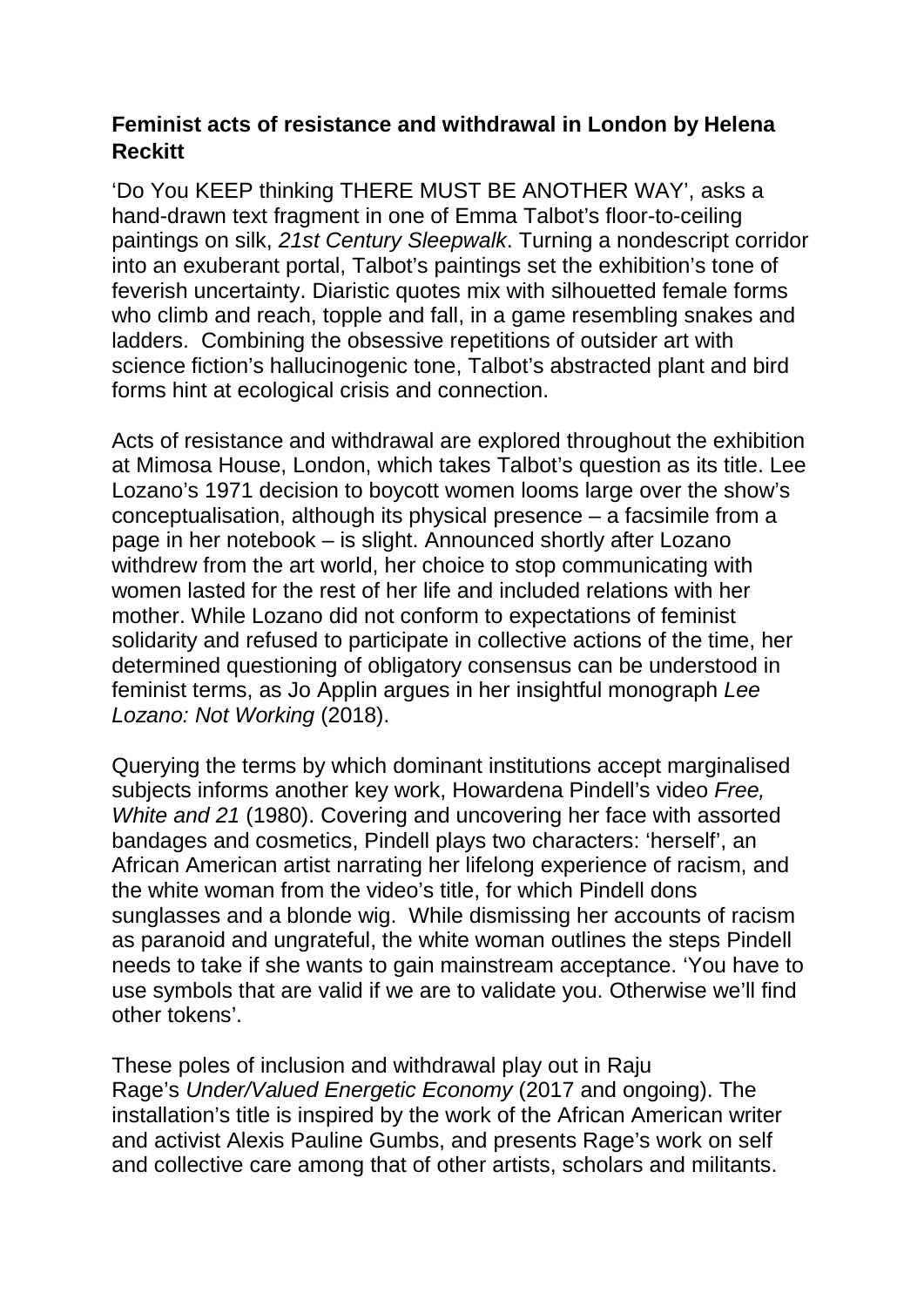Centred around a fabric mind map that reflects the collective knowledge generated over kitchen table conversations, the installation encompasses ephemera, publications and audio recordings. *Surviving Art School: An Artist of Colour Tool Kit*, written by members of Collective Creativity, the QTIPOC (Queer, Trans\* Intersex People of Colour) artist group, includes poignant letters of encouragement to their younger selves. Kyla Harris's 2017 *Self Care Manifesto*, printed on an apron, conveys advice both serious and playful. 'Always keep a book, a scarf, a water bottle and nuts on you. Unless you're allergic. Then no nuts'. Listing acts of refusal as well as pleasure, Sophie Chapman's and Kerri Jefferis's *Extraction October* relates to their month-long effort in 2017 to protect their energies and resources, and avoid (self) exploitation. Like Pindell, Rage is sceptical about how established groups appropriate marginalised identities and neutralise them in the process. A poster by TextaQueen sardonically celebrates 'The Circus of the Oppressed', where 'Minority Artists Bring the Political Heat Yet Contain the Flame within the Frame; a sweatshirt by Rage hanging on the wall reads 'NOT YOUR QTPOC CELEBRITY', made with temporary medical stitching.

The expectation that artists perform versions of themselves on demand is challenged in Georgia Sagri's *Documentary of Behavioural Currencies / Georgia Sagri as GEORGIA SAGRI (still without being paid as an actress)* (2016). We see the artist attempting to renegotiate her contract with Manifesta 11, which includes the stipulation that she is filmed for a documentary for no additional pay or creative credit. 'It's about artistic integrity', she explains to the baffled biennial staff, whose faces and voices are rendered anonymous. 'This is my content and my intellect, acting the artist'. Alongside the original Manifesta contract, Sagri presents her two proposed (unaccepted) alternatives. Both acknowledge and remunerate her labour, in one as an 'actress', in the other an 'artist'.

The Mexican feminist art group Polvo de Gallina Negra (Black Hen Powder), formed by Maris Bustamente and Mónica Mayer in 1983, use humorous intervention to question and transgress social norms. Two videos of 1987 show the artists as guests on popular daytime television shows. In one, they discuss myths and realities of motherhood with the prim female host while their young children cavort about the studio. Viewers are invited to phone in to discuss motherhood, and to send candid letters addressed to their own mothers to the museum. In the second show, a pregnant Bustamente dresses the patronising male anchor in a pregnancy apron and crown and administers him pills, in order to give him insights into expectant motherhood. While the studio